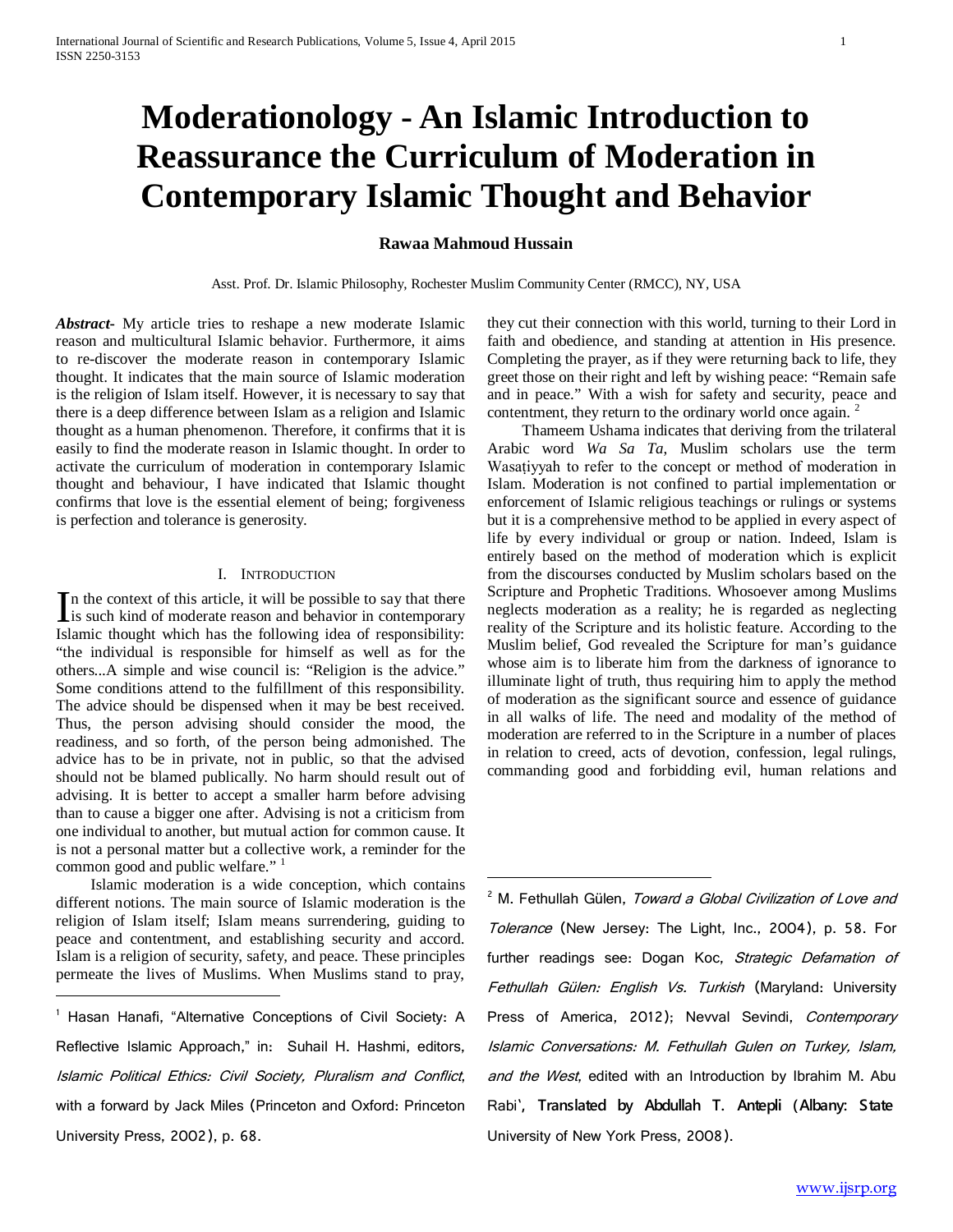morality, acquisition of wealth and its expenditure and accountability of the soul and its passions.<sup>[3](#page-0-2)</sup>

 Samina Yasmeen shows that the debate on the place of Islam in any state or society can be understood in terms of two ends of a spectrum. At one end, Muslims argue that the divine will is paramount as the primary determinant of how social relationships are to be organized. According to this interpretation of Islam, the Holy Qur'an and Sunna are the sources of guidance. While for some in this end of spectrum, absolutist and orthodox interpretations of Islam are not only justified but also mandatory. [4](#page-1-0)

 Islamic moderation is represented by the Qur'an and the Sunnah of the Prophet Muhammad. The Qur'an has been a source of light for the most magnificent and enlightened communities that have produced thousands of scholars, philosophers and thinkers. It also teaches in a most balanced way the meaning and nature of humanity, and the truth and wisdom, as well as the Essence, Attributes, and Names of God. The Qur'an enables people to rise to the highest level, namely the station of being addressed by God. Those who are conscious of being in this position hear their Lord speak to them through the Qur'an.[5](#page-1-1)

 $\overline{a}$ 

<span id="page-1-5"></span><span id="page-1-0"></span><sup>4</sup> Samina Yasmeen, "Pakistan and the Struggle for 'Real' Islam," in: Shahram Akbarzadeh and Abdullah Saeed, editors, Islam and Political Legitimacy (London: Routledge, 2003), p. 71. It is necessary to say that there is a deep difference between Islam as a religion and Islamic thought as a human phenomenon. For more clarification about this difference, see: Muhsin 'Abd Al-Hamīd, Al-Fikr Al-Islami: Taqwimuh wa Tajdiduh (Eng. Islamic Thought: Its Reformation and Reconstruction) (Baghdad: Dar al-Anbar, 1987), p.7. For further discussion about fundamentalism, in general, see: Niels Christian Nielsen, Fundamentalism, Mythos and World Religions (New York: Sate University of New York Press, 1993), p. 1.

<span id="page-1-4"></span><span id="page-1-3"></span><span id="page-1-2"></span><span id="page-1-1"></span><sup>5</sup> M. Fethullah Gülen, Pearls of Wisdom (New Jersey: The Light, Inc., 2005), pp.  $3 - 6$ . Compare with: Yusuf Al-

 Frank Griffel searches for moderation in the Qur'an, and defines it as "The action or an act of moderating, i.e. to abate the excessiveness of an act, to render less violent, intense, rigorous, extreme or burdensome." Griffel confirms that this concept appears in various contexts in the Qur'ān. For instance, the Qur'an (17:33) calls for the self-restriction of those who have been given the right to avenge the death of one's kin, and (the Qur'an, 17:110) advises neither to utter the prayer aloud nor in a silent voice "and to seek a way between that" (the Qur'an 49:3; 7:205). The moderation of God's punishment is expressed eleven times in the Qur'ān by the adjective *ḥalīm,* forbearing or clement. The Qur'an (2:225 and 235) concludes that God is "forgiving and forbearing" *(ghafūrun ḥalīmun),* since he does not judge the fulfillment of the believers' oaths and their promises by what they have expressed unintentionally.<sup>[6](#page-1-2)</sup>

 Malise Ruthven points out that the crisis that normative Muslims faces in them relation with the contemporary world is partly historical. It flows from the contradiction between the collective memories of the triumphal progress of the Prophet's original movement and the experience of recent the Islamic countries. The promoting reformers, such as Al-Afghani, Muhammad 'Abdu in Egypt and Sayyid Ahmed Khan in India to ally themselves to the European civilization and power in order to accommodate the scientific and humanistic knowledge of the west with the religious and cultural standards.

 Thus, Ruthven realizes that the fundamentalist impulse in contemporary Islamic thought has a different practice in comparison with the protestant Christianity where the struggle between fundamentalism and liberalism was for the most part waged inside the churches and the teaching institutions that served them. In the Sunni tradition it is driven by the civil state, beneficiaries of modern scientific and technical educations, who wish to reintegrate the religious and cultural life of their societies along with the Islamic principles.  $\frac{8}{3}$  $\frac{8}{3}$  $\frac{8}{3}$ 

 However, we confirm that it is easily to find the moderate reason in contemporary Islamic thought. Khaled Abou El Fadl affirms that Qur'ān, which is considered the basic source of Islamic thought, refers to general moral imperatives such as mercy, justice, kindness, or goodness… "For instance, the Qur'ān persistently commands Muslims to enjoin the good. The word used for "the good" is *ma'ruf*, which means that which is commonly known to be good. Goodness, in the Qur'anic discourse, is part of what one may call a lived reality—it is the product of human experience and constructed normative understandings. Similarly, the Qur'anic term for kindness is

Qaradawi, *Islam: An Introduction* (Selangor: Islamic Book Trust, 2010), p. 200.

<sup>6</sup> Frank Griffel, "Moderation," in: *Encyclopedia of the Qur'an*, General Editor: Jane Dammen McAuliffe (Brill: Leiden – Boston, 2003), Vol. 3, p. 401.

 $<sup>7</sup>$  Malise Ruthven, Fundamentalism: The Search for Meaning</sup> (New York: Oxford University Press, 2004), pp.  $39 - 40$ .

 $8$  Ibid.,  $40 - 41$ .

<sup>&</sup>lt;sup>3</sup> Thameem Ushama, 'Is Islam a Religion of Moderation or Extremism? A Study of Key Islamic Teachings,' Asian Social Science 10, No. 8 (2014), p. 185. Full text is available from: [http://www.ccsenet.org/journal/index.php/ass/article/view](http://www.ccsenet.org/journal/index.php/ass/article/view/35488/20136) [/35488/20136](http://www.ccsenet.org/journal/index.php/ass/article/view/35488/20136)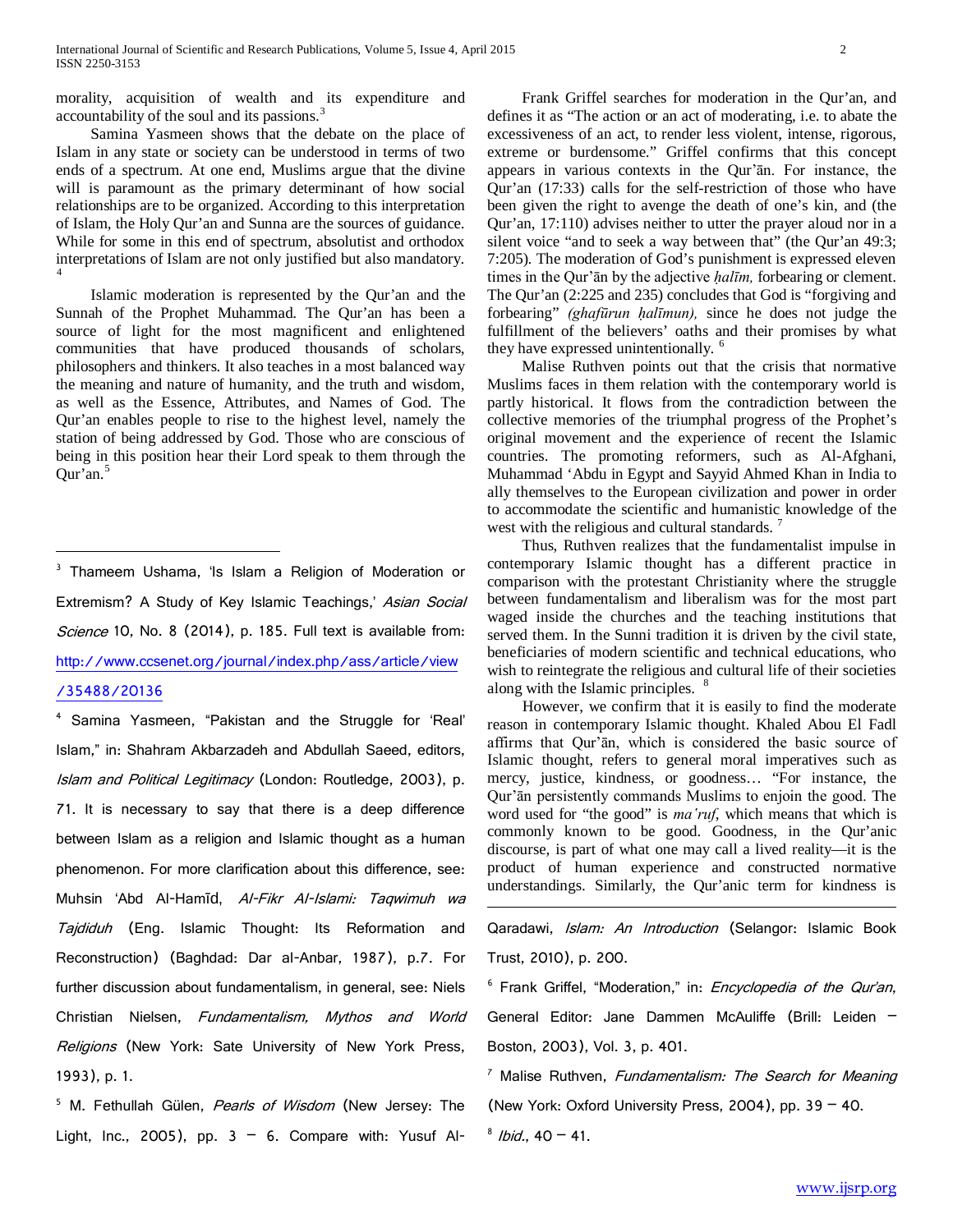*iḥsan*, which literally means to beautify and improve upon. But beautification or improving upon can have meaning only in the context of a certain sociological understanding and practice."<sup>[9](#page-1-5)</sup>

 Muzzamil Siddiqi believes that values such as equality and justices cannot be established without some degree of tolerance. Islam confirms the principle of belief freedom or freedom of religion. It said very clearly that it does not allow coercion in matters of faith and belief. The Qur'an says, "There is no compulsion in religion" (2:256).  $10$ 

 "Islam teaches tolerance of other religions," Akbarzadeh and Saeed confirm, and they add that: "it is regarded to learn about other religions and to have good relations with people who belong to them. This tolerance can extend to those without religion. As one Muslim explained, 'Islam teaches tolerance'. Not everyone has knowledge of religion and so we must not look down on people without religion.<sup>'11</sup>

### II. ISLAMIC SOURCES OF MODERATION

 The Qur'an refers to moderation, in detail, in the following verses: "23. And your Lord has decreed that you worship none but Him. And that you be dutiful to your parents. If one of them or both of them attain old age in your life, say not to them a word of disrespect, nor shout at them but address them in terms of honour. 24. And lower unto them the wing of submission and humility through mercy, and say: "My Lord! Bestow on them Your Mercy as they did bring me up when I was young." 25. Your Lord knows best what is in your inner-selves. If you are righteous, then, verily, He is Ever Most Forgiving to those who turn unto Him again and again in obedience, and in repentance. 26. And give to the Kinsman his due and to the Miskin (poor) and to the wayfarer. But spend not wastefully (your wealth) in the manner of a spendthrift. 27. Verily, the spendthrifts are brothers of the Shayâtîn (devils), and the Shaitân (Devil-Satan) is ever ungrateful to his Lord"  $(23 – 27)$ .

<span id="page-2-1"></span>of Tolerance in Islam, [http://www.crescentlife.com/spirituality/tolerance\\_islamic\\_pe](http://www.crescentlife.com/spirituality/tolerance_islamic_perspective.htm) [rspective.htm.](http://www.crescentlife.com/spirituality/tolerance_islamic_perspective.htm)

<sup>11</sup> Gary D. Bouma, Joan Daw & Riffat Munawar, "Muslims Managing Religious Diversity," in: Abdullah Saeed & Shahram Akbarzadeh, editors, Muslim Communities in Australia (Sydney: University of New South Wales Press ltd., 2003), p.

 $\overline{a}$ 

 The Qur'an continues in the same Sura by saying that: "28. And if you (Muhammad, peace be upon him) turn away from them (kindred, poor, wayfarer whom We have ordered you to give their rights, but if you have no money at the time they ask you for it) and you are awaiting a mercy from your Lord for which you hope, then, speak unto them a soft, kind word. 29. Let not your hand be tied (like a miser) to your neck, nor stretch it forth to its utmost reach (like a spendthrift), so that you become blameworthy and in severe poverty. 30. Truly, your Lord enlarges the provision for whom He wills and straitens (for whom He wills). Verily, He is Ever All-Knower, All-Seer of His slaves. And kill not your children for fear of poverty. We shall provide for them as well as for you. Surely, the killing of them is a great sin. 32. And come not near to unlawful sex. Verily, it is Fâḥisha (i.e. anything that transgresses its limits: a great sin), and an evil way (that leads one to Hell unless Allah forgive him)" (28 – 32).

 The Qur'an also refers, in the same context, to the following: "34. And come not near to the orphan's property except to improve it, until he attains the age of full strength. And fulfil (every) convenat. Verily, the convenat will be questioned about. 35. And give full measure when you measure, and weigh with a balance that is straight. That is good (advantageous) and better in the end. 36. And follow not (O man i.e. say not, or do not witness not) that of which you have no knowledge. Verily, the hearing, and the sight, and the heart, of each of those one will be questioned (by Allah). 37. And walk not on the earth with conceit and arrogance. Verily, you can neither rend nor penetrate the earth, nor can you attain a stature like mountains in height. 38. All the bad aspects of these (the above mentioned things are hateful to your Lord"  $(34 – 37)$ .

 The Sunnah of the Prophet Muhammad is the second source of moderation in Islam. Narrated Abû Hurairah: A man came to Allah's Messenger, peace be upon him, said, "O Allah's Messenger! Who is more entitled to be treated with the best companionship by me?" The Prophet; said, "Your mother." The man said, "Who is next?" The Prophet, peace be upon him, said, "Your mother." The man further said, "Who is next?" The Prophet, peace be upon him, said, "Your mother." The man asked (for the fourth time), "Who is next?" The Prophet, peace be upon him, said, "Your father."<sup>12</sup>

 Narrated Abu Hurairah: I heard Allah's Messenger, peace be upon him, saying, "Allah has divided mercy into one hundred parts, and He kept ninety-nine parts with Him and sent down one part on the earth; and because of that one single part, His creations are merciful to each other, so that even the mare lifts up its hoof away from its baby animal, lest it should trample on it." 13

 The Prophet Muhammad confirmed the superiority of the one who looks after and sustains an orphan. Narrated Sahil bin Sa'd: The Prophet, peace be upon him, said, "I and the person

<sup>12</sup> Al-Bukhari, *Sahih Al-Bukhari*, Translated by Dr. Muhammed Muhsin Khan, Arabic-English (Saudi: Darussalam, 1997), Ḥadī th No. 5971, Vol. 8, p. 17.

13 Ibid., Hadī th No. 6000, Vol. 8, p. 31.

<sup>&</sup>lt;sup>9</sup> Khaled Abou El Fadl, The Place of Tolerance in Islam: On reading the Qur'an and misreading it, Boston Review: A Political and a Literary Forum, [http://bostonreview.net/BR26.6/elfadl.html.](http://bostonreview.net/BR26.6/elfadl.html)

<span id="page-2-0"></span><sup>&</sup>lt;sup>10</sup>Muzzamil Siddiqi, Tolerance: Islamic Perspective- the Spirit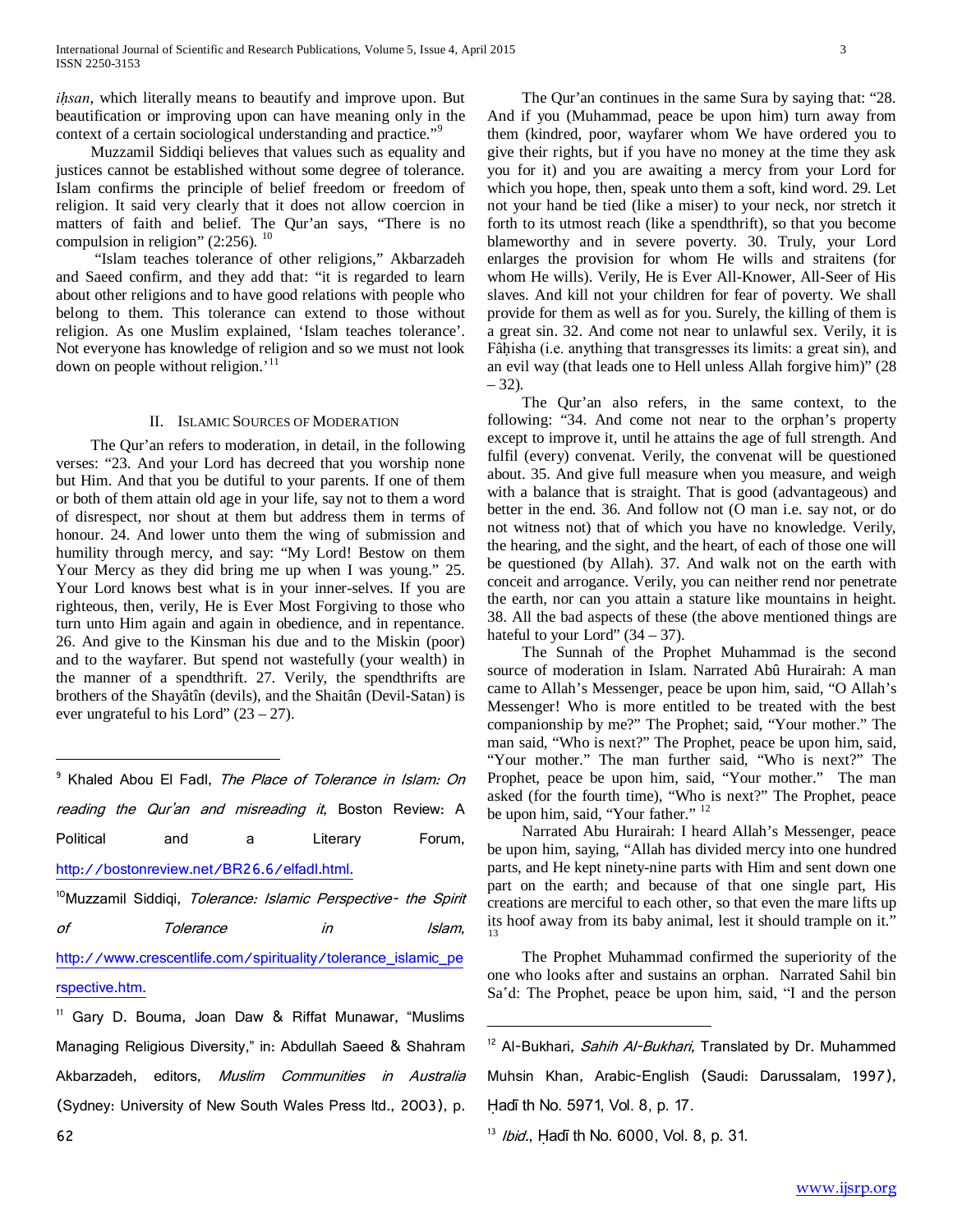who looks after an orphan and provides for him, will be in Paradise like this," putting his index and middle fingers together."<sup>[14](#page-2-1)</sup>

 Furthermore, it is said, in the Sunnah of the Prophet Muhammad regarding being merciful to the people and to the animals. Narrated Abû Hurairah: Allah's Messenger, peace be upon him, said, "While a man was walking on a road, he became very thirsty. Then he came across a well, got down into it, drank (of its water) and then came out. Meanwhile he saw a dog panting and licking mud because of excessive thirst. The man said to himself, 'This dog is suffering from the same state of thirst as I did.' So, he went down the well (again) and filled his shoe (with water) and held it in his mouth and watered the dog. Allah thanked him for that deed and forgave him." The people asked, "O Allah's Messenger! Is there a reward for us in serving the animals?" He said, "(Yes) There is a reward for serving any animate (living being)." <sup>[15](#page-3-0)</sup>

## III. THE OPENED HEART

 Moderation has a link with different kinds of knowledge in Islam. For example, the Qur'an and the Sunnah of the Prophet Muhammad refer to the conception of what we named 'the opened heart' many times. For example, the Qur'an says, "And by the Mercy of Allah, you dealt with them gently. And had you been severe and harsh-hearted, they would have broken away from about you; so pass over (their faults), and ask (Allah's) Forgiveness for them; and consult them in the affairs. Then when you have taken a decision, put your trust in Allah, certainly, Allah loves those who put their trust in him" (3: 159).

 "Who feared the Most Gracious (Allah) in the Ghaib (Unseen) and brought a heart turned in repentance" (50: 33).

<span id="page-3-2"></span> "And those who came after them say: "Our Lord! Forgive us and our brethren who have preceded us in Faith, and put not in our heart any hatred against those who have believed. Our Lord! You are indeed full of kindness, Most Merciful" (59: 10).

 "And there is no sin on you concerning that in which you made a mistake, except in regard to what your hearts deliberately intend. And Allah is ever Oft-forgiving, Most Merciful" (33: 5).

<span id="page-3-3"></span> The Prophet Muhammad indicated also to the heart. It was narrated that 'Abdullah bin 'Amr said: "It was said to the Messenger of Allah, peace be upon him, 'Which of the people is best? He said: 'Everyone who is pure of heart and sincere of speech.' They said: 'Sincere of speech, we know what this is, but what is pure of heart?' He said: 'It is (the heart) that is pious and pure, with no sin, injustice, rancor or envy in it."<sup>[16](#page-3-1)</sup>

<span id="page-3-0"></span><sup>15</sup> *Ibid.*, Hadī th No. 6009, Vol. 8, p. 35.

 $\overline{a}$ 

<span id="page-3-1"></span><sup>16</sup> Imam Muhammad Bin Yazeed Ibn Majah Al-Qazwini, Sunan Ibn Majah, Ahādī th edited and referenced by Hafiz Abu Tahir Zubair Ali Za'î, Translated by Nasiruddin Al-Khattab, Final Review by Abu Khalil (Riyadh: Darussalam, 2007) Hadī th No. 4216, Vol. 5, p. 345.

 It was narrated that 'Aishah said: "The Prophet, peace be upon him, used to say: 'Allahumaghsil khatayaya bi-ma'ith-thalj wal-barad was naqqi qalbi min al-khataya kama naqayta aththawb al-abyad min ad-danas (O Allah, was away my sins with the water of snow and hail, and cleanse my heart of sin as a white garment is cleansed of filth."<sup>[17](#page-3-2)</sup>

### IV. LOVE: THE ESSENTIAL ELEMENT OF BEING

 Niklas Luhmann indicates that the phenomenon of love has attracted little noteworthy attention for sociological research to date. However, greater demands are made of this medium of communication, love, so it becomes societally differentiated and institutionalized with regard to its special particularity and specific function. <sup>[18](#page-3-3)</sup> Al-Momani confirms that there is no subject which has been ever thought of or written about in literature, particularly in poetry, more than the love. Apart from the universal interest of poets in love, the fact remains that almost all human beings, civilized or primitive, must have experienced a kind of love in one way or another. Many great men of letters such as Plato and Ovid tackled the theme of love because it is a vital phenomenon which preoccupies the minds and hearts of men and women as long as there is life on earth.<sup>[19](#page-3-0)</sup>

 Love is the most essential element of every being, the most radiant light, and the greatest power; able to resist and overcome all else. It elevates every soul that absorbs it, and prepares these souls for the journey to eternity. Souls that have been able to make contact with eternity through love exert themselves to inspire in all other souls what they have derived from eternity. They dedicate their lives to this sacred duty; a duty for the sake of which they endure every kind of hardship to the very end, and

 $\overline{a}$ 

<sup>17</sup> Imâm Hâfiz Abû Abdur Rahmân Ahmad bin Shu**ʽaib bin 'Al** i An-Nassā**᾽**î, Sunan An-Nasa'î, edited & referenced by: Hâfiz Abu Tâhir Zubair 'Ali Za'î Translated by: Nîsiruddin Al-Khattîb (Canada), Edited by: Huda Khattîb (Canada), Final review by: AbûKhaliyl (USA) (Riyadh: Dar-us-Salam, 2007), Ḥadī th No. 1, Vol. 1, p. 57.

<sup>18</sup> Niklas Luhmann, *Love: A Sketch* (Cambridge: Polity Press, 2010), pp.  $1 - 2$ . Compare with: Pierpaolo Donati, "L'amore come relazione sociale," Societàmutamentopolitica 2, N. 4 (2011), pp. 15-35.

<sup>19</sup> Hassan Ali Abdullah Al-Momani, "The Influence of the Conception of Love in Plato's Symposium on Virgil's Aeneid and the French Eneas," C S Canada Studies in Literature and Language, 4 No. 2, (2012), p. 17. From: [http://www.cscanada.net/index.php/sll/article/view/j.sll.19](http://www.cscanada.net/index.php/sll/article/view/j.sll.1923156320120402.1045/2447) [23156320120402.1045/2447](http://www.cscanada.net/index.php/sll/article/view/j.sll.1923156320120402.1045/2447)

 $14$  *Ibid.*, Hadī th No. 6005, Vol. 8, pp.  $77 - 78$ .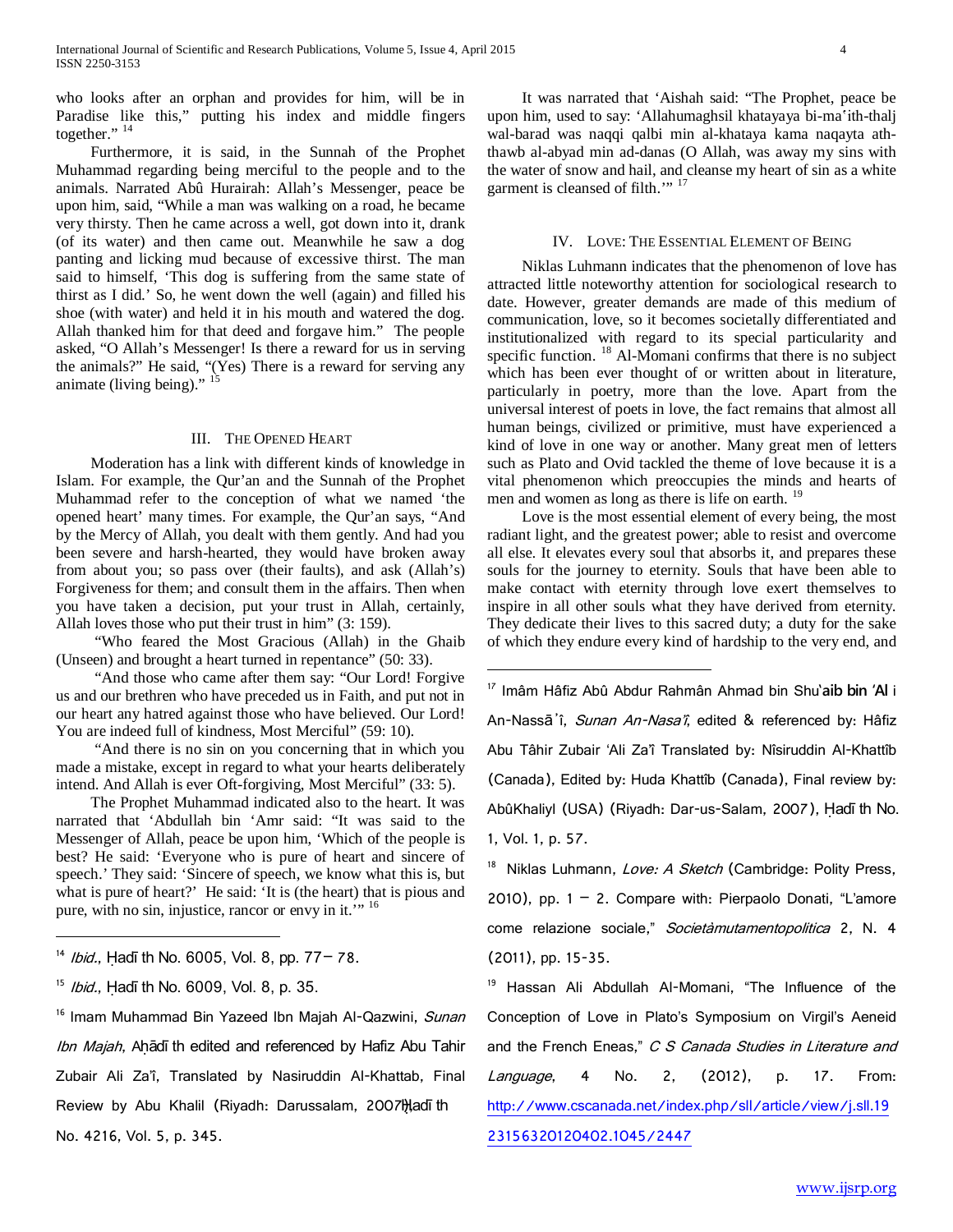just as they pronounce "love" with their last breath, they will also breathe "love" while being raised on the Day of Judgment. It is impossible for souls without love to be elevated to the horizon of human perfection. Even if they lived for hundreds of years, they could not advance on the path to perfection. Those who are deprived of love, as they are entangled in the nets of selfishness, are unable to love anybody else and die unaware of the love that is deeply instilled in the very being of existence. Love is ingrained in the soul of a human being so deeply that many people leave their home for its sake, many families are ruined, and, in every corner. As for those who have not been able to uncover the love inherent in their being, they regard such manifestations of love as madness. [20](#page-3-3)

 By theses conception, we could realize that Contemporary Islamic thought has a specific overview of love which differs with Plato's philosophy on the same issue. Amo Sulaiman sees that Plato's dialogues, the Symposium, and Phaedrus, provide a reasonable explanation of love. G. Vlastos and M. Nussbaum do not share such an opinion. The former contends that Plato's view of love about loves only a person's beauty, but not the entire person; thus, it falls short of an appropriate explanation of love. The latter holds that a theory of love should be complete, and that Plato's one is incomplete on the grounds that it does not account for personal love. These criticisms will be re-evaluated in light of the duality of love (the white and non-white horses in Phaedrus) as well as participants' views in the Symposium; a re-assessment will weaken the mentioned objections. Sulaiman contends that from the Symposium and Phaedrus, one can have a fruitful understanding of falling in love, loving for its own sake and being erotically in love, of being in love, being out of love. He considers Plato's works in terms of his "official" and "unofficial" views. The former is construed as the doctrine of the lover or loving for its own sake: this is associates with Diotima's views which are repeated by Socrates. With reference to the latter, it is possible to explain what personal love or being in love, being out of love, falling in love, and being erotically in love involve. $21$ 

 The basic conception in Islamic thought is Love of God. It is our faith, our belief, and our spirits in the physical body. He made us live when we did. If we are to live today it is only through him. The essence of all existence is His love, and the end

<span id="page-4-2"></span><span id="page-4-1"></span><sup>20</sup> M. Fethullah Gülen, Toward a Global Civilization of Love and Tolerance, pp.  $1 - 2$ . For further readings on the same issue see: Rusmir Mahmutehajić, On Love: in the Muslim Tradition (New York: Fordham Univ Press, 2007); Amitabh Pal, "Islam" Means Peace: Understanding the Muslim Principle of Nonviolence Today (California: ABC-CLIO, 2011).

<span id="page-4-0"></span> $21$  Amo Sulaiman, "Plato: White and Non-white Love," Kritike,

3, No. 1 (June 2009), p. 78. From:

[http://www.kritike.org/journal/issue\\_5/sulaiman\\_june2009.](http://www.kritike.org/journal/issue_5/sulaiman_june2009.pdf)

is an expansion of that divine love in the form of Paradise. The love of God is the essence of everything and is the purest and cleanest source of all love. Compassion and love flow to our hearts from Him. Any kind of human relation will develop in accordance with our relation to Him. Everything He created depends on love and He has bound His relationship with humankind to the holy pleasure of being loved. The sphere of the manifestation of love is the soul. To whatever direction we may orient it, it always turns to God. The sufferings due to disorientation and getting lost in multiplicity, rather than in the Unity of God, are ours. If we relate our love for everything to God, and thus, if we are able to take love in its real meaning, we will then be aloof from the various things that disperses love and we will avoid associating partners with God. Thus, we will remain like those who advance on the true path with our love and our relationship to all of existence.<sup>[22](#page-4-1)</sup>

 Therefore, the harmony of human existence is represented by its core, the love of God. By this harmony, social theory of love in Islamic thought is constructed in the main principle 'the love of God.' This harmony differs with Mo-tse's universal love, when it could be explained Based on love for the entire human kind, Mo-tse advocated that the universal love could transfer people's self-interest, that human kind expanded their love of themselves to love of others, extended their care of the land of the living to each class and hierarchy under obedience to the "will of the heaven", and gradually re-established the social order that had gradually lost its order. He expected to change the atmosphere at that time in which people struggled with and invaded each other through promotion of the thought of "universal love." Mo-tse invented the theory of "universal love," and resorted to the target of "mutual love and mutual benefit" to convince the king at ancient times to play their role of "where the wind passes, the grass bends," so as to direct people in making contributions and showing fraternal love and mutual benefit and reciprocity. Therefore, his concentrated attention and efforts were clearly known. Through our analysis of the thought of "universal love" and explanation of the volunteer spirit, we can find out the similarities and differences lying between the two, which helps us to better understand the connotation volunteer spirit and explore, therefrom, the ideological succession relationship of traditional Chinese moral culture implied. Voluntary service refers to the social public welfare in which human kinds take part in social activities, facilitate social progress and push forward human development of their own free will for no material or any spiritual rewards. Yet, volunteer spirit

 $22$  Gülen, Toward a Global Civilization of Love and Tolerance, p. 11. Compare the conception of Gülen with Rabia Adaviye, in: Maryam Bakhtyar & Akram Rezaei, "Love from attitudes of two Muslim and Christian mystics (Rabia Adaviye and Teresa Avila)," Journal of Arts and Humanities (JAH), 2, No.2 (March 2013), pp. 38 – 45. From:

[http://www.theartsjournal.org/index.php/site/article/view/6](http://www.theartsjournal.org/index.php/site/article/view/67/66)

 $\overline{a}$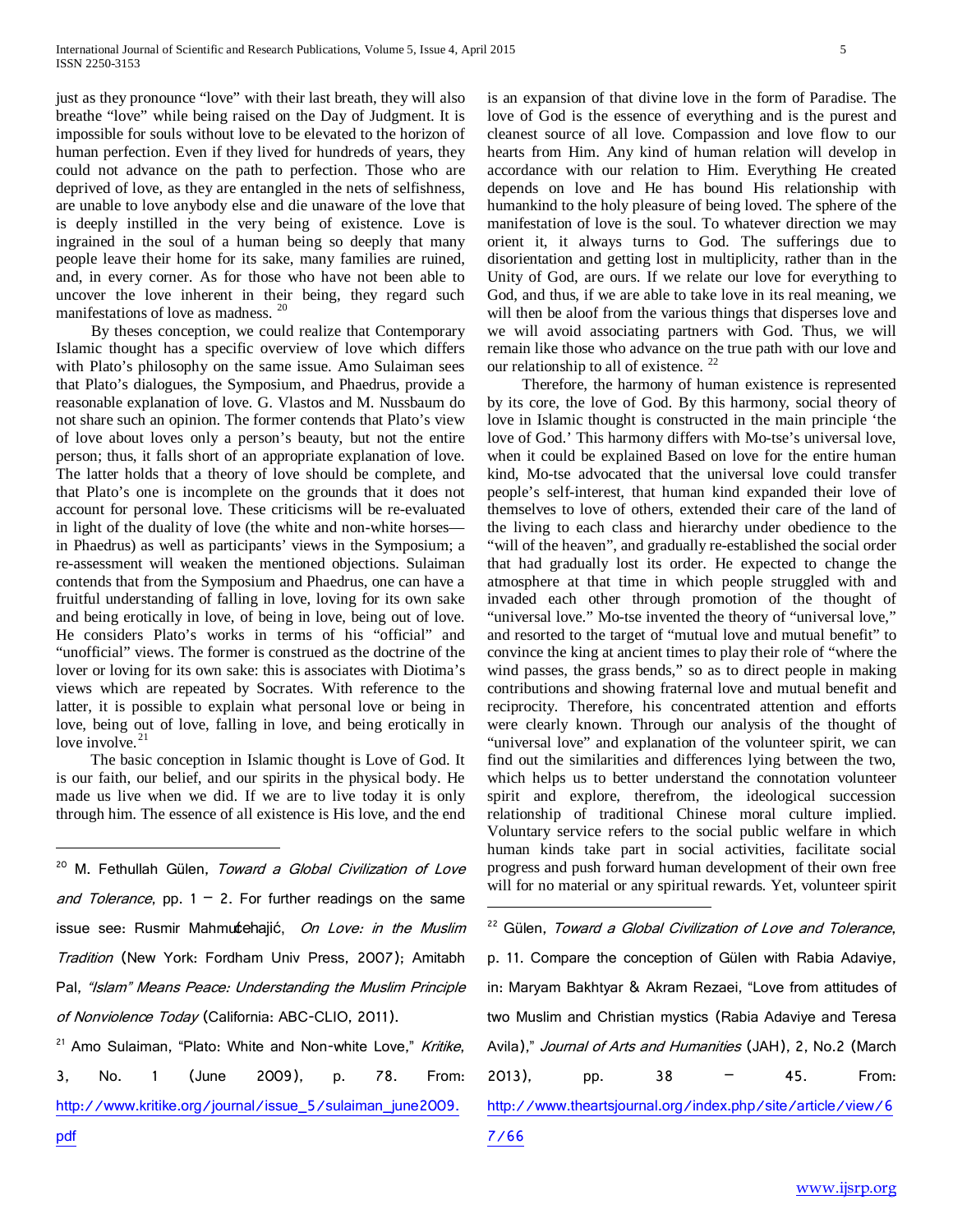refers to a sort of altruistic and voluntary attitude or concept for public welfare but not for any reward. This sort of concept has something different in approach but equally satisfactory in results with the thought of "universal love" by Mo-tse. The thought of "universal love" by Mo-tse is a kind of thought that is altruistic, mutual love and mutual benefit, which comes down in one continuous line with the thought of "universal love" by Mo-tse. Of course, connotation of the volunteer spirit can no longer be contained by the thought of "universal love." To a certain extent, these two have something in common.<sup>[23](#page-4-2)</sup>

 The main difference between the systems of love in Islamic thought and Mo-tse's is that love, according to Islamic thought, is love of God which guides us to love his creatures, while universal love of Mo-tse could be named as love by itself, i.e. love does not receive its teachings from the supremacy of God.

 This difference is quite clear when Islamic thought believes that creation is the result of lighting the wick of the candle of love, the wick of "being known and seen." If the Lord did not love creation, there would be neither moons, nor suns nor stars. The heavens are all poems of love, with the Earth being the rhyme. In nature, the heavy blow of love is felt, and in relationships between people, the flag of love can be seen to wave. In society, if there is a currency that maintains its value, it is love, and again the value of love is found in itself. It is not possible that any value on this Earth can overcome or even compete with love. The cartels of gold, silver, coin, or any other object of value, are almost always conquered in this marathon by the devotees of affection and love. Up to this very moment, only those who are immersed in hatred, wrath and enmity plan to resist and struggle against love. Ironically, the only cure that will calm these brutal souls is love. Beyond the effect of worldly treasures there are other problems that only the mystical keys of love can solve. When the day comes, despite all the splendid, pompous life styles of the owners of material wealth, their coffers are empty, their fires have burned out; yet the candle of love always burns, giving light and diffusing this into our hearts and souls. Love weighs more if weighed against the purest gold. Both gold and silver can lose their value in different markets and places, but the doors of love are closed to any kind of pessimism and nothing can alter its inner stability and harmony.<sup>[24](#page-5-0)</sup>

<span id="page-5-2"></span><sup>23</sup> Qi Zhou, "On Volunteer Spirit and Thought of "Universal Love" by Mo-tse," Asian Social Science 7, No. 9 (September 2011), p.184. From: [http://ccsenet.org/journal/index.php/ass/article/view/120](http://ccsenet.org/journal/index.php/ass/article/view/12035/8474) [35/8474.](http://ccsenet.org/journal/index.php/ass/article/view/12035/8474)

<span id="page-5-1"></span> $\overline{a}$ 

<span id="page-5-0"></span><sup>24</sup> Gülen, Toward a Global Civilization of Love and Tolerance, p. 5. For further readings compare with: Doğu Ergil, Fethullah Gülen-The Gülen Movement in 100 Question, Translated by Bekir Aksoy (New York: Blue Dome Press, 2012); Helen Rose Fuchs Ebaugh, The Gülen Movement: A Sociological Analysis of a Civic Movement Rooted in Moderate Islam (New York:

# **The Perfection of Forgiveness and the Generosity of Tolerance:**

 The term 'forgive' derives from 'give' or to 'grant'. More specifically, 'forgive' refers to the act of giving up a feeling, such as resentment, or a claim to requital or compensation. And the term 'forgiveness' is defined as the action of forgiving, pardoning of a fault, remission of a debt, and similar responses to injury, wrongdoing, or obligation. In this sense of the term, forgiveness is a dyadic relation involving a wrongdoer and a wronged party, and is thought to be a way in which victims of wrong alter their and a wrongdoer's status by, for instance, acknowledging yet moving past a transgression. Forgiveness may occur between groups of people, as evidenced by intra-national restorative justice efforts and government commissions established to effect truth and reconciliation between perpetrators and victims of historical wrongs. Though a dyadic relation, this general conception is not an account of forgiveness between two persons only, since it allows for forgiveness between individuals and groups, such as the forgiving of an individual's debt by a financial institution, or the commutation of a prison sentence by an act of official pardon. [25](#page-5-1)

 Forgiveness as a willingness to abandon one's right to resentment, negative judgment and indifferent behavior toward one who unjustly injures us. In recent years, scholars have postulated the benefits of forgiveness in interpersonal relationship and mental health. While, the effects of forgiveness can be reduced negative reactions and feelings toward the offending person, desires for revenge against the person, and general psychological symptoms. In fact, increased mental and physical health is associated with forgiveness. Personality and spirituality are the important factor in study of forgiveness.

Springer, 2009); James F. Gauss, Islam & Christianity: A Revealing Contrast, forwarded by Dr. Tom White (Florida: Bridge Logos Foundation, 2009), p. 248.

 $\overline{a}$ 

|                                                | <sup>25</sup> Paul M. Hughes, "Forgiveness," Stanford Encyclopedia of |     |     |       |
|------------------------------------------------|-----------------------------------------------------------------------|-----|-----|-------|
|                                                | Philosophy, First published Thu May 6, 2010; substantive              |     |     |       |
| revision                                       | Wed                                                                   | Sep | 22. | 2010. |
| http://plato.stanford.edu/entries/forgiveness/ |                                                                       |     |     |       |
|                                                |                                                                       |     |     |       |

<sup>26</sup> Hafnidar, "The Relationship among Five Factor Model of Personality, Spirituality, and Forgiveness," International Journal of Social Science and Humanity 3, No. 2 (March 2013), p. 167. From: [http://www.ijssh.org/papers/220-D10024.pdf.](http://www.ijssh.org/papers/220-D10024.pdf)  See also: Dewi Sartika and Nur Fadilah Amalia, "Forgiveness in Wives Experiencing Domestic Violence," International Journal of Social Science and Humanity 4, No. 3 (May 2014), pp. 238 – 241. From: [http://www.ijssh.org/papers/354-](http://www.ijssh.org/papers/354-A10038.pdf) [A10038.pdf](http://www.ijssh.org/papers/354-A10038.pdf)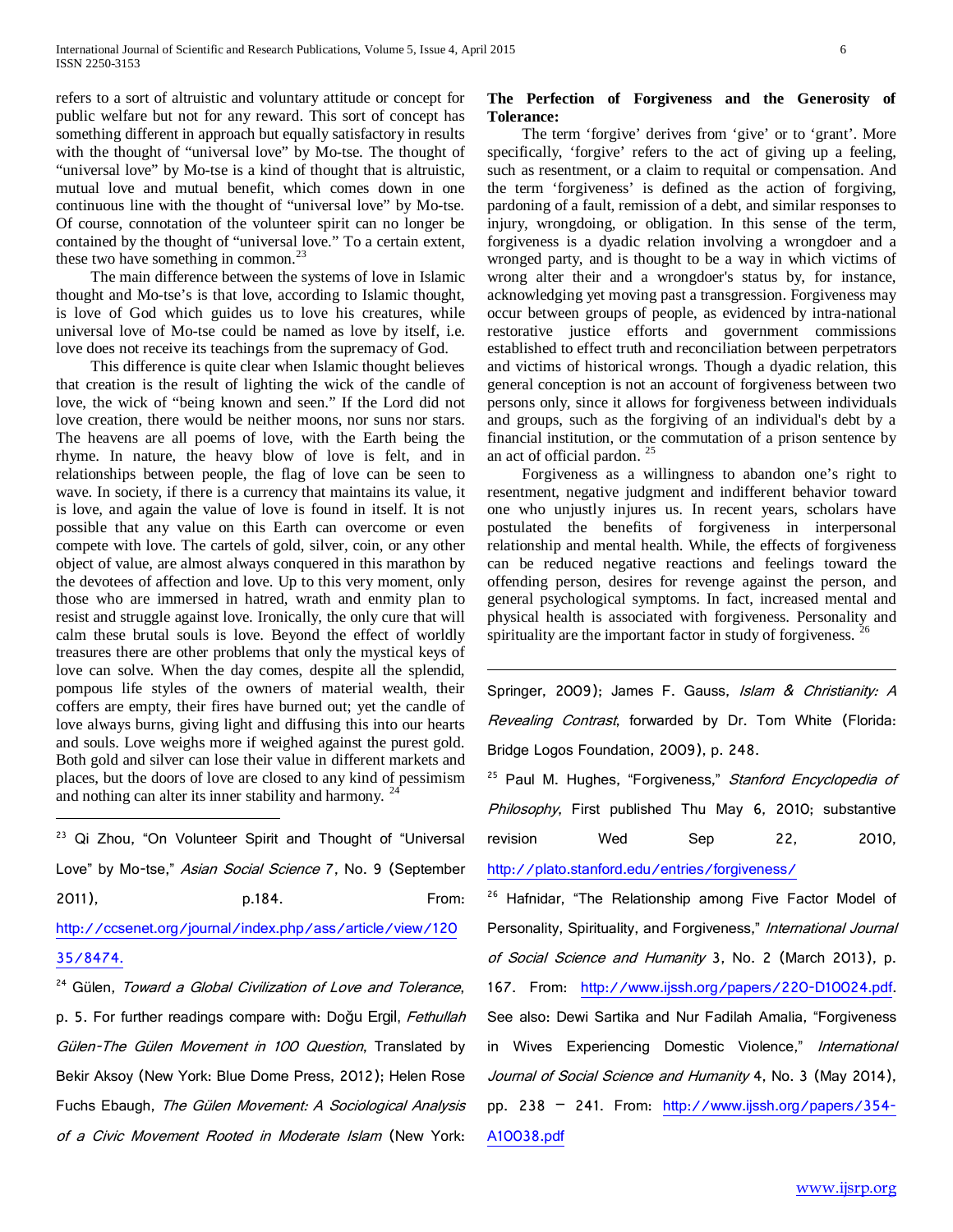Forgiveness, in the conception of contemporary Islamic thought, emerged with and reached perfection through humanity. In this respect, we can witness the greatest forgiveness and the most impeccable tolerance in the greatest exemplars of humanity. Malice and hatred are the seeds of Hell that have been scattered among humans by evil spirits. It is impossible not to be chilled by the thought that these unfortunate ones could rule the future. For this reason, the greatest gift that the generation of today can give their children and grandchildren is to teach them how to forgive—to forgive even when confronted by the worst behavior and the most disturbing events. However, thinking of forgiving monstrous, evil people who enjoy making others suffer would be disrespectful to the idea of forgiveness. We have no right to forgive them; forgiving them would be disrespectful to humanity. A generation which was raised in a particular past under constant hostile pressure saw continuous horror and brutality in the dark world into which they had been pushed. They saw blood and pus, not just in the dark of night, but also at the break of day. Unlike those who encourage malice and hatred and turn the Earth into a pit of Hell, we should take this forgiveness, and run to the rescue of our people who are confronted by countless troubles and who are being continually pushed toward the abyss. The past few centuries have been turned into the most unpleasant and foul years by the excesses of those who do not know forgiveness or recognize tolerance.<sup>[27](#page-5-0)</sup>

 Forgiveness also was associated with positive emotional states as compared to unforgiveness. Granting forgiveness was associated with activations in a brain network involved in theory of mind, empathy, and the regulation of affect through cognition, which comprised the precuneus, right inferior parietal regions, and the dorsolateral prefrontal cortex. In life, everyone goes through hurtful events caused by significant others: a deceiving friend, a betraying partner, or an unjustly blaming parent. In response to painful emotions, individuals may react with anger, hostility, and the desire for revenge. As an alternative, they may decide to forgive the wrongdoer and relinquish resentment. In the present study, the brain correlates of forgiveness using functional Magnetic Resonance Imaging (fMRI) were examined. Healthy participants were induced to imagine social scenarios that described emotionally hurtful events followed by the indication to either forgive the imagined offenders, or harbor a grudge toward them. Subjects rated their imaginative skills, levels of anger, frustration, and/or relief when imagining negative events as well as following forgiveness. Results uncovered the neuronal basis of reappraisal-driven forgiveness, and extend extant data on emotional regulation to the resolution of anger and resentment following negative interpersonal events.<sup>[28](#page-6-0)</sup>

<span id="page-6-1"></span>(Indiana: Xlibris Corporation, 2011), p. 269.

 $\overline{a}$ 

 Tolerance is a term which we sometimes use in place of the words mercy, generosity, respect, or forbearance, is the most essential element of tolerance does not mean being influenced by others or joining them; it means accepting others as they are and knowing how to get along with them. No one has the right to say anything about this kind of tolerance. People with different ideas and thoughts are either going to seek ways of getting along by means of reconciliation or they will constantly fight with one another. There have always been people who thought differently to one another and there always will be. It is my humble opinion that those people who are the mouthpiece for certain marginal groups that neither affirm the divine scriptures God sent nor the realities of today and who start fights at the drop of a hat should review their position one more time. There is no turning back from the road of tolerance acceptance in the heavens always brings about an affirmative response on earth. The signs of this are obvious. The most obvious signs are that doors everywhere are opened wide in the name of acceptance to heroes of love and tolerance. It can be said that tolerance is on its way to growing and flourishing. This is true to such an extent that after the season of tolerance began conflicts were staged to disrupt these developments. But Forgiveness, Tolerance, and Dialogue sides that for years had been seen and shown as being separate reacted with great farsightedness, and a calamity was averted.<sup>[29](#page-6-1)</sup>

 Accordingly, in current philosophical discussions of toleration in multicultural, modern societies, the "respect conception" is often seen as the most appropriate and promising. Yet in these discussions, toleration as "respect" can be justified in different ways. An ethical-liberal, neo-Lockean justification argues that respect is owed to individuals as personally and ethically autonomous beings with the capacity to choose, possibly revise and realize an individual conception of the good. For a complete argument for toleration, however, this normative component has to be accompanied by an epistemological component which says that ethical or religious reasons, if reciprocally contested, cannot be sufficient to justify the exercise of force, since their validation depends on a particular faith that can reasonably be rejected by others who do not share it. Thus toleration consists of the insight that reasons of ethical objection, even if deeply held, cannot be valid as general reasons of rejection so long as they are reciprocally rejectable as belonging to a conception of the good or true way of life that is not and need not be shareable. Many of the systematic arguments for

Neuroanatomy of Forgiveness," Frontiers in Human Neuroscience, Front. Hum. Neurosci. 09 (December 2013), from:

[http://journal.frontiersin.org/Journal/10.3389/fnhum.2013.0](http://journal.frontiersin.org/Journal/10.3389/fnhum.2013.00839/full) [0839/full.](http://journal.frontiersin.org/Journal/10.3389/fnhum.2013.00839/full)

 $29$  Gülen, Toward a Global Civilization of Love and Tolerance, p. 29, 42, 47, 48. Compare with: Reza Shah-Kazemi, The Spirit of Tolerance in Islam (New York: I.B.Tauris, 2012), p.

17.

 $27$  Gülen, Toward a Global Civilization of Love and Tolerance,

p. 29. Compare with: Naeem Abdullah, Concepts of Islam

<span id="page-6-0"></span><sup>&</sup>lt;sup>28</sup> Emiliano Ricciardi, Giuseppina Rota1, Lorenzo Sani Claudio Gentili, Anna Gaglianese, Mario Guazzelli, and Pietro Pietrini1, "How the Brain Heals Emotional Wounds: the Functional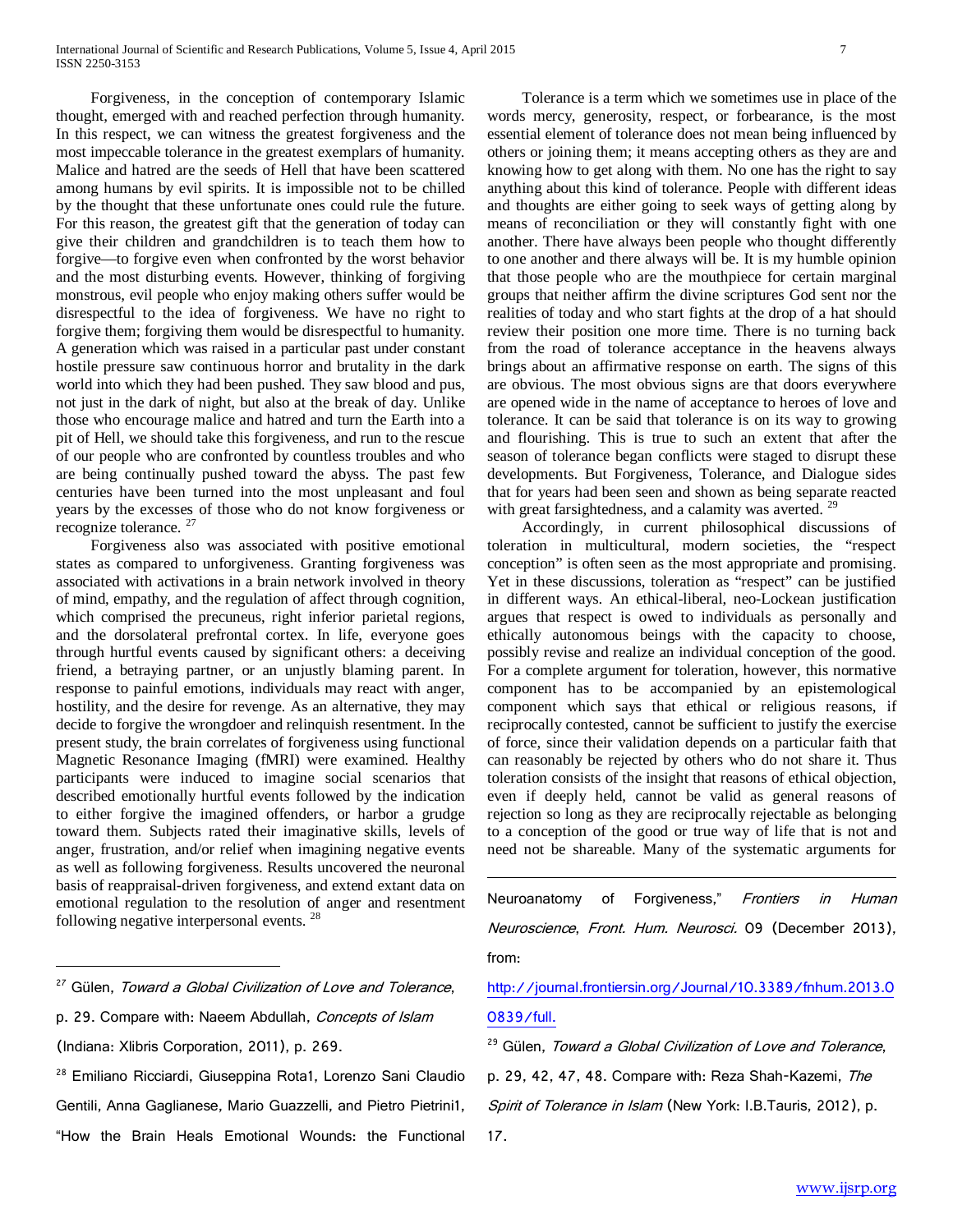toleration—be they religious, pragmatic, moral or epistemological—can be used as a justification for more than one of the conceptions of toleration mentioned above. The classic argument for freedom of conscience, for example, has been used to justify arrangements according to the "permission conception" as well as the "respect conception." Generally speaking, relations of toleration are hierarchically ordered according to the first conception, quite unstable according to the conception of "coexistence," while the "esteem conception" is the most demanding in terms of the kind of mutual appreciation between the tolerating parties. In each case, the limits of toleration seem either arbitrary or too narrow, as in the esteem conception, which only allows toleration of those beliefs and practices that can be ethically valued.<sup>[30](#page-6-0)</sup>

# V. CONCLUSION

 Moderate reason is represented in contemporary Islamic thought. It works within the teachings of the revelation on moderated way in interpretation of religion, based on tolerance, love, compassion, forgiveness, sharing and co-existence. Islamic moderation is a wide conception, which contains different notions. The main source of Islamic moderation is Islam itself. Islam means surrendering, guiding to peace and contentment, and establishing security. Islamic moderation is represented by the Qur'an and the Sunnah of the Prophet Muhammad. The Qur'an has been a source of light for the most magnificent and enlightened communities that have ruled the world, those that have produced thousands of scholars, philosophers and thinkers. The second source of Islamic moderation is the Sunna of the Prophet Muhammad who solved all problems so skillfully and easily.

#### VI. FUTURE WORK

- 1- My article calls to focus on the issues of moderation, tolerance, pluralism and coexistence in Islamic thought and behavior.
- 2- It suggests submitting a reading to Islamic history and contemporary prospect on the basis of concept of dialogue with other.

#### **REFERENCES**

- [1] 'Abd Al-Hamīd, Muhsin, Al-Fikr Al-Islami: Taqwimuh wa Tajdiduh (Eng. Islamic Thought: Its Reformation and Reconstruction) (Baghdad: Dar al-Anbar, 1987).
- [2] Abdullah, Naeem, Concepts of Islam (Indiana: Xlibris Corporation, 2011).
- [3] Abou El Fadl, Khaled, The Place of Tolerance in Islam: On reading the Qur'an and misreading it, Boston Review: A Political and a Literary Forum, http://bostonreview.net/BR26.6/elfadl.html.
- [4] Al-Bukhari, Sahih Al-Bukhari, Translated by Dr. Muhammed Muhsin Khan, Arabic-English (Saudi: Darussalam, 1997).

Philosophy, from:

 $\overline{a}$ 

<http://plato.stanford.edu/entries/toleration/>

- [5] Al-Qaradawi, Yusuf, Islam: An Introduction (Selangor: Islamic Book Trust, 2010).
- [6] Al-Qazwini, Imam Muhammad Bin Yazeed Ibn Majah, Sunan Ibn Majah, Aḥādīth edited and referenced by Hafiz Abu Tahir Zubair Ali Za'î, Translated by Nasiruddin Al-Khattab, Final Review by Abu Khalil (Riyadh: Darussalam, 2007).
- [7] Al-Momani, Ali Abdullah, "The Influence of the Conception of Love in Plato's Symposium on Virgil's Aeneid and the French Eneas," C S Canada Studies in Literature and Language, 4 No. 2, (2012). From: http://www.cscanada.net/index.php/sll/article/view/j.sll.1923156320120402 .1045/2447
- [8] Amalia, Dewi Sartika and Nur Fadilah, "Forgiveness in Wives Experiencing Domestic Violence," International Journal of Social Science and Humanity 4, No. 3 (May 2014). From: http://www.ijssh.org/papers/354- A10038.pdf
- [9] An-Nassā'î, Imâm Hâfiz Abû Abdur Rahmân Ahmad bin Shuʿaib bin 'Ali, Sunan An-Nasa'î, edited & referenced by: Hâfiz Abu Tâhir Zubair 'Ali Za'î Translated by: Nîsiruddin Al-Khattîb (Canada) Edited by: Huda Khattîb (Canada) Final review by: AbûKhaliyl (USA) (Riyadh: Dar-us-Salam, 2007).
- [10] Bakhtyar, Maryam & Akram Rezaei, "Love from attitudes of two Muslim and Christian mystics (Rabia Adaviye and Teresa Avila)," Journal of Arts and Humanities (JAH), 2, No.2 (March 2013). From: http://www.theartsjournal.org/index.php/site/article/view/67/66
- [11] Bouma, Gary D., Joan Daw & Riffat Munawar, "Muslims Managing Religious Diversity," in: Abdullah Saeed & Shahram Akbarzadeh, editors, Muslim Communities in Australia (Sydney: University of New South Wales Press ltd., 2003).
- [12] Donati, Pierpaolo, "L'amore come relazione sociale," Societàmutamentopolitica 2, N. 4 (2011).
- [13] Ebaugh, Helen Rose Fuchs, The Gülen Movement: A Sociological Analysis of a Civic Movement Rooted in Moderate Islam (New York: Springer, 2009).
- [14] Ergil, Doğu, Fethullah Gülen-The Gülen Movement in 100 Question, Translated by Bekir Aksoy (New York: Blue Dome Press, 2012).
- [15] Forst, Rainer, "Toleration," Stanford Encyclopedia of Philosophy, from: http://plato.stanford.edu/entries/toleration/
- [16] Gauss, James F., Islam & Christianity: A Revealing Contrast, forwarded by Dr. Tom White (Florida: Bridge Logos Foundation, 2009).
- [17] Griffel, Frank, "Moderation," in: Encyclopedia of the Qur'an, General Editor: Jane Dammen McAuliffe (Brill: Leiden – Boston, 2003).
- [18] Gülen, M. Fethullah, Toward a Global Civilization of Love and Tolerance (New Jersey: The Light, Inc., 2004).
- [19] \_\_\_\_\_\_\_\_\_: Pearls of Wisdom (New Jersey: The Light, Inc., 2005).
- [20] Koc, Dogan, Strategic Defamation of Fethullah Gülen: English Vs. Turkish (Maryland: University Press of America, 2012).
- [21] \_\_\_\_\_\_\_\_: The Messenger of God Muhammad: An Analysis of the Prophet's Life (New Jersey: The Light, Inc., 2005).
- [22] Hafnidar, "The Relationship among Five Factor Model of Personality, Spirituality, and Forgiveness," International Journal of Social Science and Humanity 3, No. 2 (March 2013). From: http://www.ijssh.org/papers/220- D10024.pdf
- [23] Hanafi, Hasan, "Alternative Conceptions of Civil Society: A Reflective Islamic Approach," in: Suhail H. Hashmi, editors, Islamic Political Ethics: Civil Society, Pluralism and Conflict, with a forward by Jack Miles (Princeton and Oxford: Princeton University Press, 2002).
- [24] Hughes, Paul M., "Forgiveness," Stanford Encyclopedia of Philosophy, First published Thu May 6, 2010; substantive revision Wed Sep 22, 2010, http://plato.stanford.edu/entries/forgiveness/
- [25] Luhmann, Niklas, Love: A Sketch (Cambridge: Polity Press, 2010).
- [26] Mahmutćehajić, Rusmir, On Love: in the Muslim Tradition (New York: Fordham Univ Press, 2007).
- [27] Nielsen, Niels Christian, Fundamentalism, Mythos and World Religions (New York: Sate University of New York Press, 1993).
- [28] Pal, Amitabh, "Islam" Means Peace: Understanding the Muslim Principle of Nonviolence Today (California: ABC-CLIO, 2011).
- [29] Ricciardi, Emiliano, Giuseppina Rota, Lorenzo Sani Claudio Gentili, Anna Gaglianese, Mario Guazzelli, and Pietro Pietrini1, "How the Brain Heals

<sup>&</sup>lt;sup>30</sup> Rainer Forst, "Toleration," Stanford Encyclopedia of